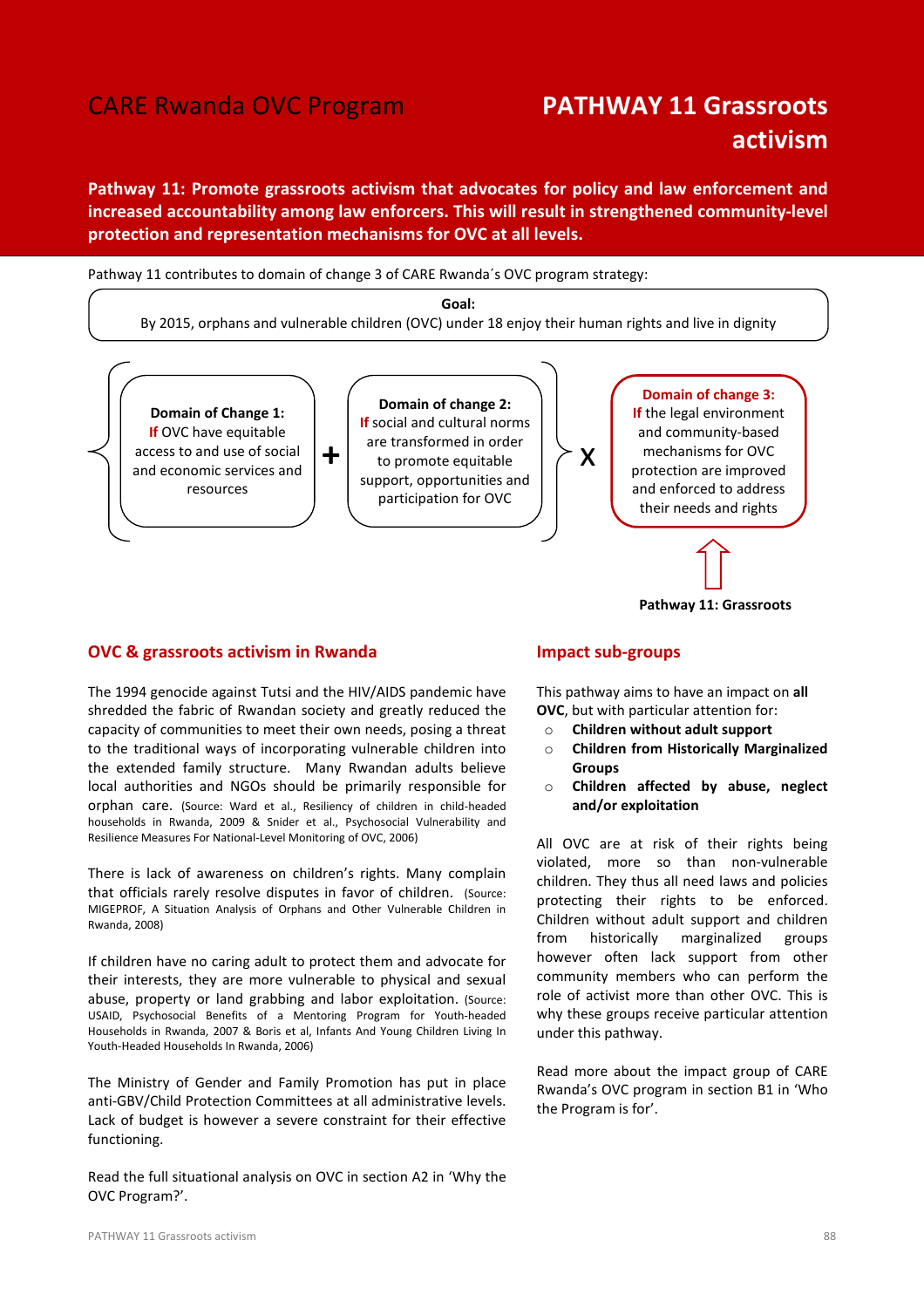# Strategic partners

CARE Rwanda is committed to work in partnership. In this pathway, our strategic partners are:

- o The Ministry of Gender and Family Promotion, who is responsible for many of the relevant laws protecting OVC, and oversees anti-GBV/Child Protection Committees.
- o HAGURUKA, who trains community volunteers that support rights, including child rights, and give legal advice to community members.
- o COPORWA is a strategic partner when it comes to advocacy for the rights of historically marginalized people, including OVC from this group. So far, CARE partners with COPORWA in the Vulnerable Women Program only, but the aim is to ensure a larger focus on historically marginalized OVC.
- o Umwana ku Isonga, also known as the 'Rwanda Civil Society Child Rights Coalition, bringing together Rwandan civil society organizations focusing on child rights, and playing an important role in advocacy, for example by producing alternative reports on the state of child rights in Rwanda.

Apart from the strategic partners, many implementing partners contribute to this pathway. Please refer to our website for the descriptions of the projects under this pathway and get to know our implementing partners.

# Policy context

CARE Rwanda's work on this pathway is informed by the Government of Rwanda's policy context. Of specific importance to this pathway are:

- o The National Strategy for Child Care Reform (MIGEPROF, 2013) aims at transforming Rwanda's current child care and protection system into a family-based system and encourages communities to jointly take care of the vulnerable children living amongst them.
- o The National Policy for Family Promotion (MIGEPROF, 2005) includes child protection as one of its objectives. Among others, it defines the parents' responsibility in the education and social management of their children.
- o The Decentralization Policy and Strategic Plan (MINALOC, 2000) show the level of decisionmaking and the responsibilities at the local government. As such it is important to identify what changes can be advocated for at the local level, and when advocacy should be targeted at high scale levels.

Besides the above mentioned policies, a number of laws, policies and strategies are relevant to the OVC program as a whole. These are described in section A3 in 'Why the OVC Program?'.

## Our approach

There are close links between pathways 11 and 12, which look at activism and advocacy for the protection and representation of OVC at the community level. The pathways complement each other as follows: Pathway 11 focuses at the 'demand side' of advocacy, i.e. the creation of activists at the community level who approach duty bearers to ask for the implementation of laws and policies that protect OVC. Pathway 12 focuses on the capacity of government to engage with and respond to local activists and OVC.

This pathway focuses where possible on structures that already exist and strengthen them to (better) enable them to function as advocates for OVC. A combination of well-tested models and innovative approaches is used, including the following:

#### The Child Mentorship Model

The Child Mentorship Model provides OVC with an adult mentor to help them in multiple areas in their lives. The participating children choose adults they trust to serve as their volunteer mentor. With training and guidance from CARE, each mentor helps several child-headed or vulnerable households. Via regular home visits, the mentor supports the children's emotional well-being, assesses their physical needs, and acts as advocate, counselor, protector, friend and bridge to the community and duty bearers. The model combines the efforts of the mentors, the communities in which OVC reside, local authorities, service providers and OVC themselves to fulfill the children's rights.

The volunteer mentors function as grassroots activists, supporting OVC directly as well as advocating for support and recognition of their rights with local authorities, associations and the wider community in general. This can be done by individual mentors, or by their joint efforts through their Nkundabana Association ('Nkundabana' is Kinyarwanda for 'I love children'). Besides this, the Child Mentorship Model contributes to understanding of child rights, including those laws and policies that protect them, by building capacity of the mentors as well as local authorities.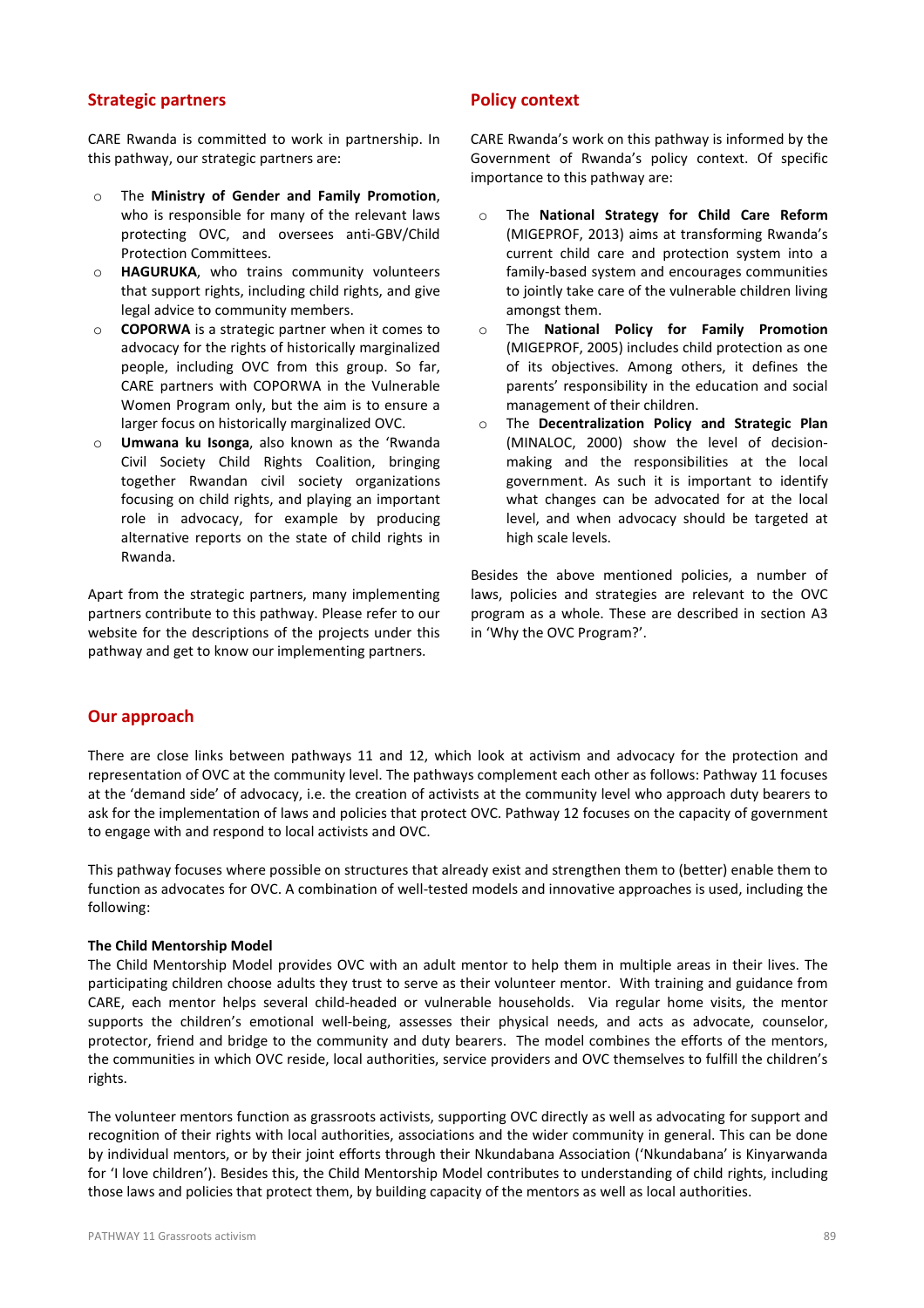As this is a well-tested model, CARE is currently focusing on scale-up through partners and government. Section C2 in 'What the Program does' provides more information about the Child Mentorship Model.

#### Para-legal advisors

HAGARUKA builds capacity of volunteer local activists to support human rights, raise awareness on laws and policies that provide the framework for human rights protection, and give legal advice to community members. Although these so-called para-legal advisors do not specifically focus on child rights, they do play a role in this domain as well. CARE and HAGARUKA partner to support the para-legal advisors to strengthen this particular area of their work. Also, awareness of OVC, their parents and their volunteer mentors of this possible support channel is raised so that they know how and for what purposes they can contact the para-legal advisors. As such, (potential) local activists for OVC rights can find support on how to take their case further. This approach is well tested and can, together with HAGARUKA, be scaled up.

#### Advocacy for the effective functioning of Anti GBV/Child protection committees and Child Rights Observatories

These committees are a government structure that is in place at multiple scale-levels. The committees provide a potential useful framework for the protection of OVC and could function both as advocates for OVC themselves or support others in doing so. However, the committees are currently not functioning effectively, mainly due to a lack of technical and financial support. CARE Rwanda advocates with MIGEPROF for their revitalization and build their capacity on child rights, on relevant laws and policies, and on how to receive and follow up on cases. The committees are to be linked with OVC, volunteer mentors and community in general so that people are aware how they can access the committees' support and protection.

#### Community Scorecard

The Community Scorecard (CSC) is an approach that facilitates dialogue between citizens and service providers. It allows citizens to monitor and give feedback on the quality of a certain service provided. Through the process, they are enabled to advocate with the service providers and local authorities to solve certain problems or prioritize specific areas of service delivery. At the same time, service providers have the opportunity to explain their decisions and challenges, and engage citizens in service provision. The CSC aims to improve citizen participation in decision making, transparency and accountability, while at the same time improving the quality of the service delivered to the citizens.

Under this pathway, the focus is on enabling citizens, specifically OVC, to use the CSC to provide their feedback to local government. This includes using this process to build their confidence and enable them to engage in constructive dialogue about services for OVC and protection of their rights.

The CSC has been tested within the vulnerable women program, and is ready to be used in other contexts. The process allows paying specific attention to the inclusion of vulnerable groups. CARE's role is to innovate in order to make the process less time-consuming for its participants and look at ways how the CSC can be used effectively with OVC. Where the CSC is implemented successfully, CARE Rwanda and its partners advocate for its inclusion in local authorities' performance contracts, to ensure sustainability. Please read more about the Community Scorecard in section C2 in 'What the Program does'.

#### Involvement in national budgeting & alternative budgeting

The Government of Rwanda provides its citizens the opportunity to attend certain key meetings where the national budget is explained, discussed, and voted for. CARE Rwanda raises awareness on this possibility and encourage citizens as well as civil society organizations to participate and represent OVC during these meetings. Where deemed relevant, CARE Rwanda and its partners engage in these discussions themselves to advocate for the allocation of sufficient budget to the protection of and service delivery to OVC.

In addition, CARE Rwanda links up with other organizations that are engaged in alternative or participatory budgeting. This process allows citizens to voice their priorities and concerns regarding the national budget to the government, by presenting their proposed alternative to the government's budget. CARE Rwanda look into possibilities to support these organizations to work specifically with OVC or with adults representing OVC (such as volunteer mentors). As this area is still relatively new to CARE Rwanda, it is an area that needs innovation, especially with regards to the inclusion of OVC in the usually rather abstract discussions on budgeting.